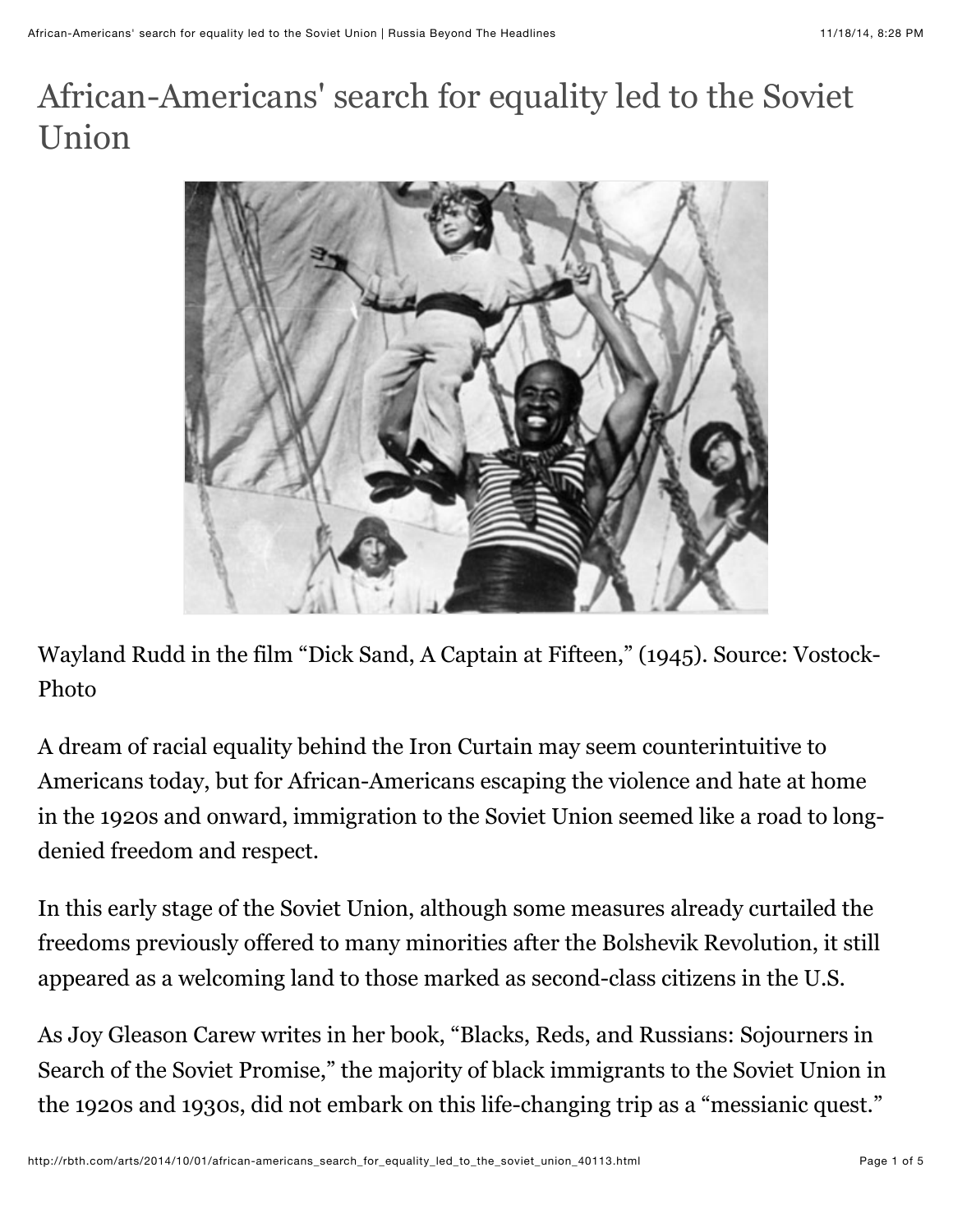Those who went for political training hoped to organize communities of color back home, according to Carew. Those who signed contracts for industrial or artistic projects were happy to land a job during the time of the Great Depression at home, where they also were fleeing the "pressures of Jim Crow."

One such actor was Wayland Rudd (1900-1952), who started his performing career at the Hedgerow Theater in Pennsylvania. He first gained notice for his part in Eugene O'Neill's "Emperor Jones."

When his career goals limited by racism in the American entertainment industry, Rudd moved to the Soviet Union in 1931 to pursue a career on stage and screen. Eventually he graduated from Moscow's Theatrical Art Institute and worked at the Stanislavsky Opera and Drama Theater.



Wayland Rudd as Othello, 1947. Source: Press Photo

Although many others followed Rudd's example, he became the face of the Soviet ideological machine in its promotion of racial justice in the Soviet Union and its criticism the injustice perpetrated against ethnic minorities in the so-called "free" West.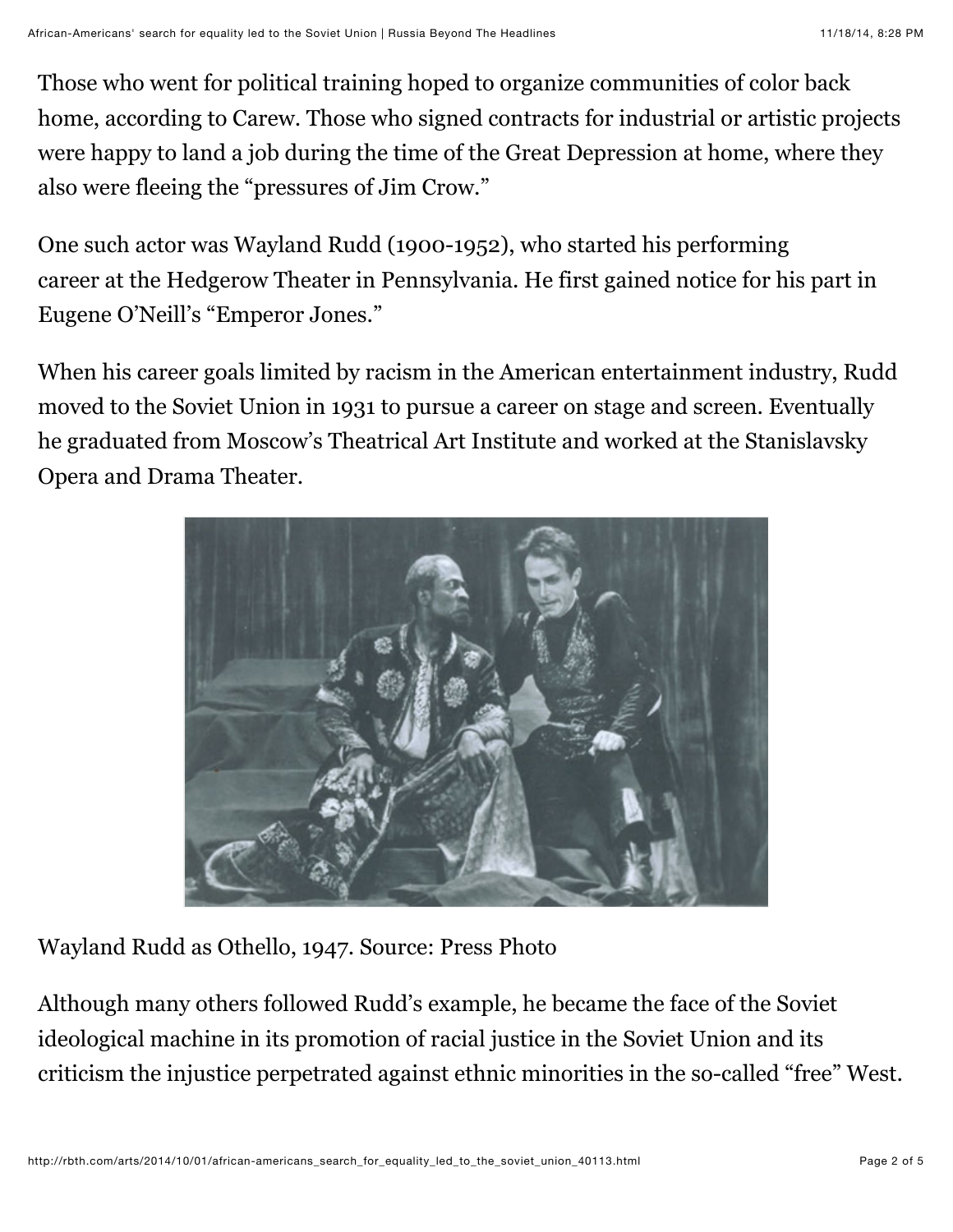The Soviet-born, U.S.-based filmmaker Yelena Demikovsky is producing a documentary called "Black Russians – The Red Experience" that addresses this unusual pattern of immigration. In the upcoming film, Demikovsky interviews the descendants of the black American émigrés, including Rudd's son, Wayland Rudd Jr., a Moscow-based musician, and Russian television host, Yelena Khanga, the granddaughter of a Mississippi cotton farmer and a Polish-Jewish American woman, who relocated to Soviet Uzbekistan.

## Black Russians: The Red Experience, updated trailer, august 2014. Source: YouTube / [Yelena Demikovsky](http://www.youtube.com/channel/UCJ8WhkHN9CTzTiuxx4w8ugQ)

Like many Russians, Demikovsky grew up watching [the 1936 Soviet film "The Circus,"](http://rbth.com/blogs/2014/01/22/finding_myself_in_the_moscow_circus_33457.html) in which a young American circus star (Lubov Orlova) performing in Russia initially hides her child from the Russian people, afraid they will condemn her because the father of her child is black.

"The key message of the film is that in the Soviet Union, nobody cares about race," Demikovsky told RBTH. "The message implies 'We love them all.'"

Since the movie's release, generations of Russians have fallen in love with the mysterious black child, who is widely accepted at the end of the film. For many years,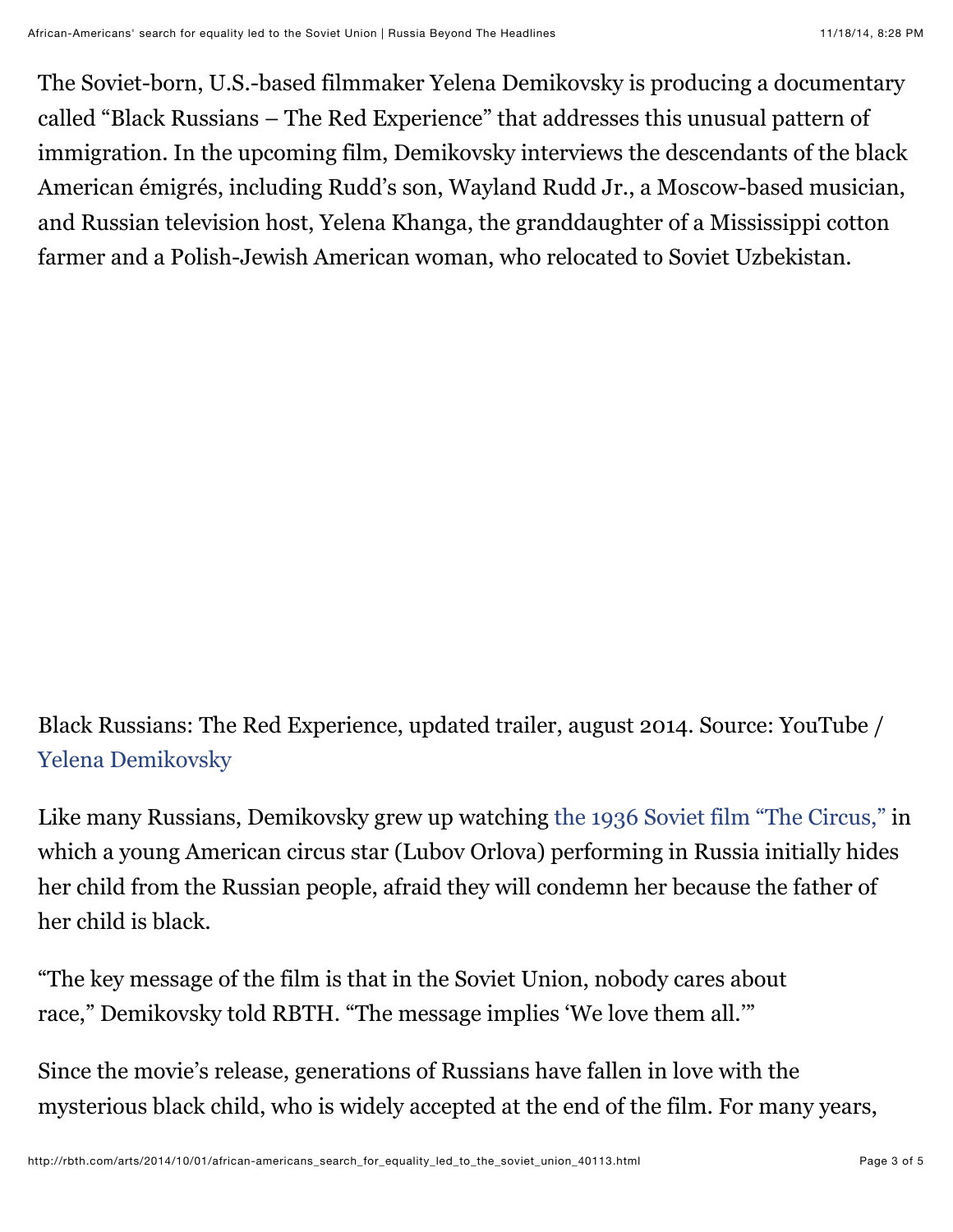few people knew that the actor, James Patterson, was actually the son of a black American who moved to the Soviet Union and married a Russian.

Demikovsky discovered Patterson's story in the 1990s, after reading Allison Blakely's book "Russia and the Negro." She was surprised to discover that quite a few black American professionals traveled to the Soviet Union, a new country, where everybody was pronounced "equal."

"I started asking my friends, Americans and Russians if they've ever heard about this tide of African-American immigration," Demikovsky said. "Nobody had any idea. This entire chapter of U.S.-Soviet history seemed to be completely ignored and unknown."

It's difficult to verify the number of people who left America for the Soviet Union, according to Carew.

"Sources indicate that several hundred blacks went for a range of reasons and stayed for varying lengths of time… Additionally, some made more than one trip; and others went and never returned to the United States," Carew wrote.

But their stories must be known. "Such a film is urgently needed today, as it is about people who are unafraid of pursuing their dreams and fighting for their dignity and freedom," Demikovsky said. The documentary is ready for post-production, but her studio, Red Palette Pictures, is still fundraising.